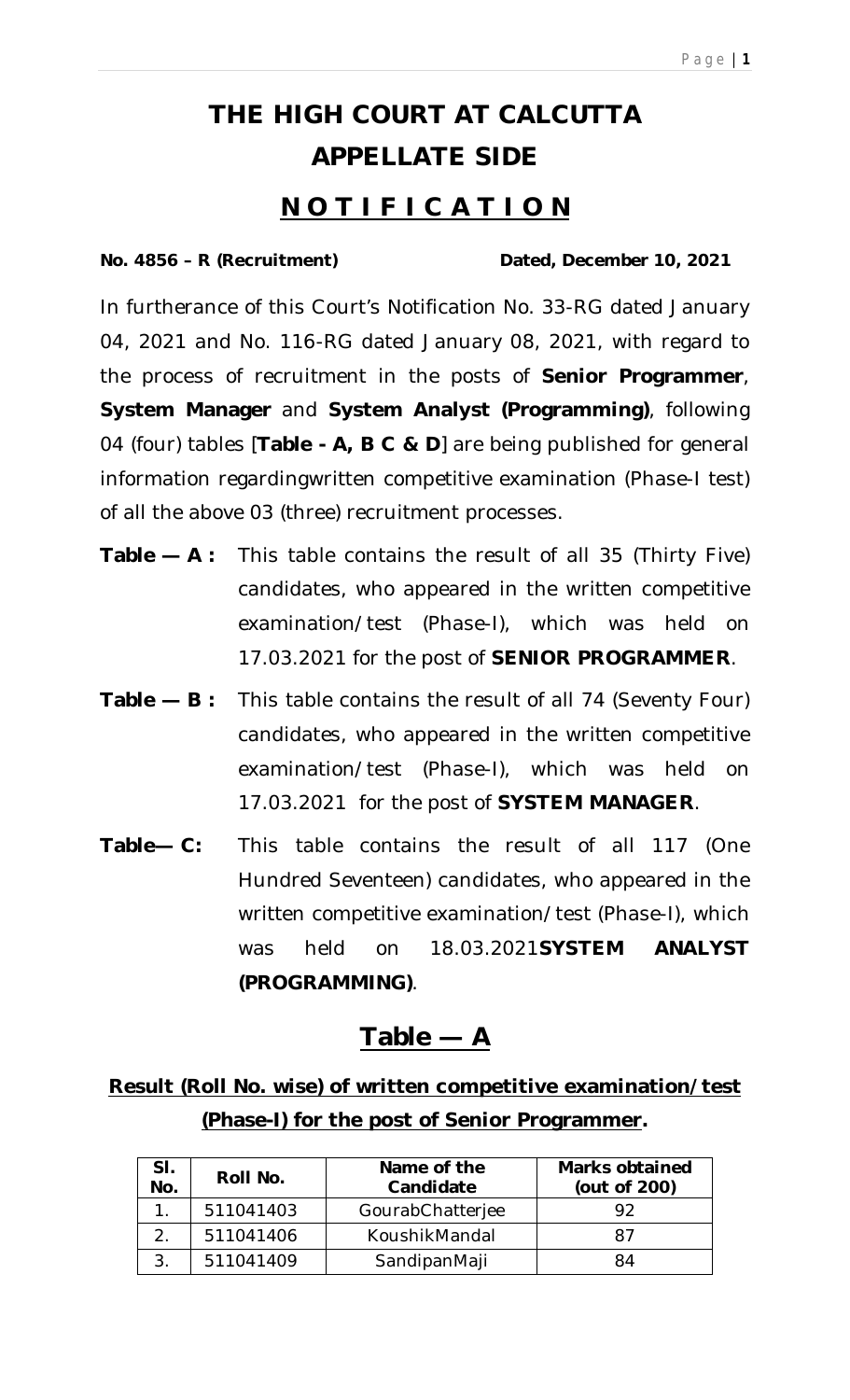| SI.<br>No. | Roll No.  | Name of the<br>Candidate | <b>Marks obtained</b><br>(out of 200) |
|------------|-----------|--------------------------|---------------------------------------|
| 4.         | 511041410 | Souvik Das               | 70                                    |
| 5.         | 511041411 | Avijit Das               | 76                                    |
| 6.         | 511041412 | PrasenjitBera            | 39                                    |
| 7.         | 511041415 | Subhajit Banerjee        | 96                                    |
| 8.         | 511041416 | SandipSil                | 86                                    |
| 9.         | 511041418 | SudeepGangopadhyay       | 99                                    |
| 10.        | 511041419 | Pratik Ghosh             | 67                                    |
| 11.        | 511041420 | Jayanta Roy              | 70                                    |
| 12.        | 511041423 | Goutam Shit              | 14                                    |
| 13.        | 511041425 | NurSekendar Azad         | 87                                    |
| 14.        | 511041426 | Sanjoy Kumar Sadhu       | 90                                    |
| 15.        | 511041430 | AsishDebnath             | 89                                    |
| 16.        | 511041433 | SukalyanSom              | 122                                   |
| 17.        | 511041434 | <b>Utpal Nandi</b>       | 52                                    |
| 18.        | 511041436 | Prabhat Kumar Singh      | 121                                   |
| 19.        | 511041437 | RakeshHazra              | 67                                    |
| 20.        | 511041439 | ArpaSen                  | 67                                    |
| 21.        | 511041440 | ReeshabMukhopadhyay      | 49                                    |
| 22.        | 511041441 | Amit Kumar De            | 104                                   |
| 23.        | 511041444 | Arpan Kumar Roy          | 120                                   |
| 24.        | 511041445 | NarendraNath Das         | 85                                    |
| 25.        | 511041449 | Azad Ali                 | 94                                    |
| 26.        | 511041452 | ArnabGhosh               | 82                                    |
| 27.        | 511041454 | Palash Das               | 46                                    |
| 28.        | 511041455 | PrabirKarmakar           | 84                                    |
| 29.        | 511041463 | Sumit Mukherjee          | 121                                   |
| 30.        | 511041464 | Prasenjit Mukherjee      | 26                                    |
| 31.        | 511041465 | SujoyKantiGhosh          | 92                                    |
| 32.        | 511042400 | Somasree Mal             | 30                                    |
| 33.        | 511042401 | SutapaBasu               | 17                                    |
| 34.        | 515041428 | Sumanta Das              | 85                                    |
| 35.        | 515041462 | KallolModak              | 55                                    |

# **Table — B**

# **Result (Roll No. wise) of written competitive examination/test (Phase-I) for the post ofSystem Manager.**

| SI. No.        | <b>Roll Number</b> | Name of the Candidate | <b>Marks obtained</b><br>(out of 200) |
|----------------|--------------------|-----------------------|---------------------------------------|
|                | 511031254          | TARAK NATH KUMAR      | 37                                    |
| 2 <sub>1</sub> | 511031256          | KOUSHIK MANDAL        | 80                                    |
| 3.             | 511031257          | <b>BIMAN DUA</b>      | 77                                    |
|                | 511031258          | AMIT ANJAN DAS        | 82                                    |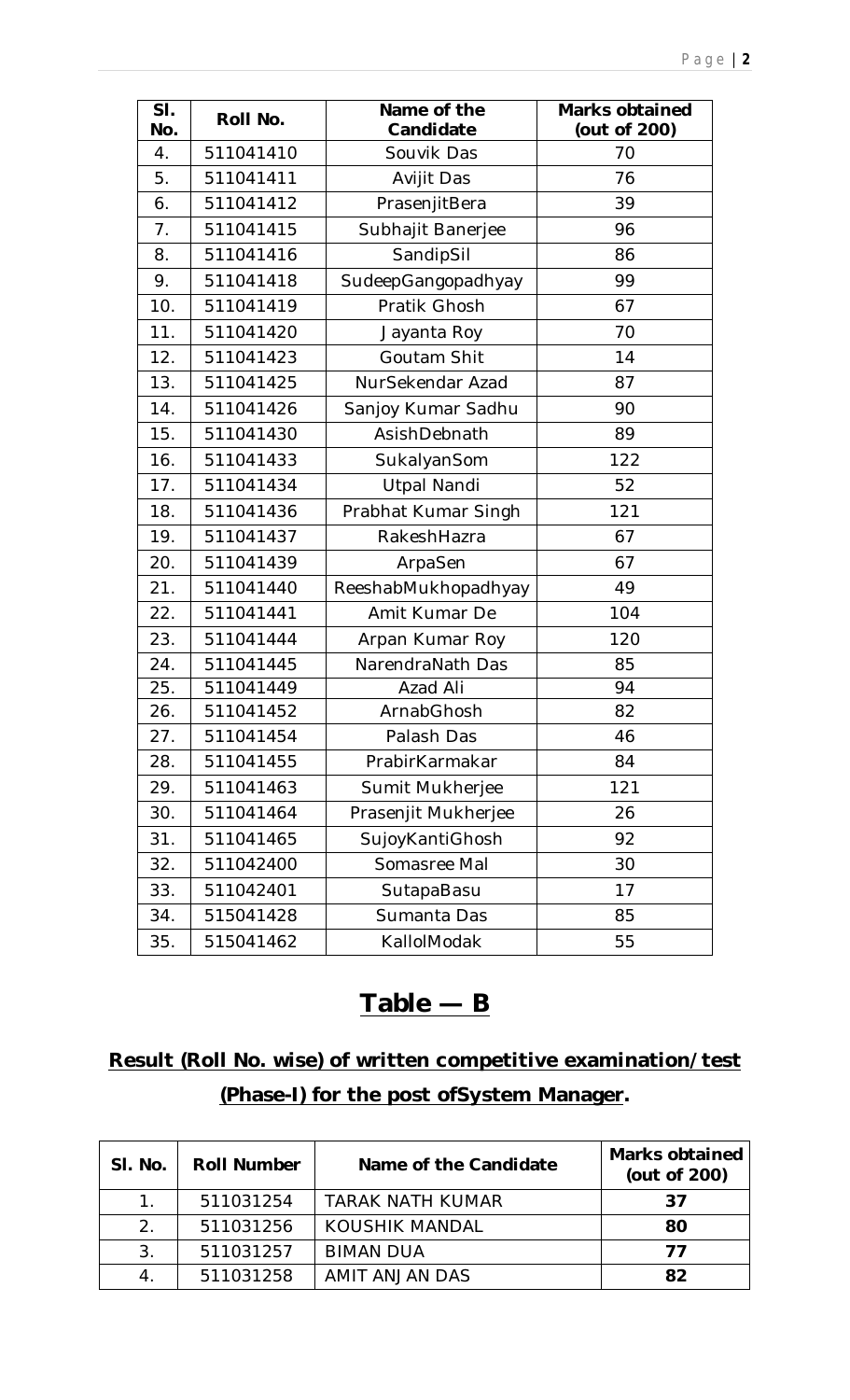| SI. No. | <b>Roll Number</b> | Name of the Candidate      | <b>Marks obtained</b><br>(out of 200) |
|---------|--------------------|----------------------------|---------------------------------------|
| 5.      | 511031261          | <b>AMITAVA BOSE</b>        | 71                                    |
| 6.      | 511031262          | NILADRI SEKHAR GHOSH       | 27                                    |
| 7.      | 511031263          | RATHIN CHAKRABORTY         | 87                                    |
| 8.      | 511031265          | ARPAN KUMAR ROY            | 87                                    |
| 9.      | 511031266          | <b>SUMIT HALDER</b>        | 66                                    |
| 10.     | 511031267          | <b>RAJARSHI DAS</b>        | 89                                    |
| 11.     | 511031270          | <b>SOURAV SAW</b>          | 98                                    |
| 12.     | 511031277          | <b>TANMOY BHOWMIK</b>      | 73                                    |
| 13.     | 511031280          | PARTHA SARATHI ROY         | 73                                    |
| 14.     | 511031281          | <b>GAUTAM BHATTACHARYA</b> | 48                                    |
| 15.     | 511031289          | <b>CHINMOY CHAKRABORTY</b> | 66                                    |
| 16.     | 511031292          | PRABHAT KUMAR SINGH        | 99                                    |
| 17.     | 511031294          | <b>NANDAN KUMAR BASAK</b>  | 42                                    |
| 18.     | 511031299          | <b>SUNIL KUMAR JHA</b>     | 31                                    |
| 19.     | 511031302          | <b>ASHIM DEBNATH</b>       | 43                                    |
| 20.     | 511031307          | <b>ABHIJIT DAS</b>         | 50                                    |
| 21.     | 511031308          | <b>TRIDIB DASGUPTA</b>     | 46                                    |
| 22.     | 511031312          | RAMYAJYOTI SARKAR          | 94                                    |
| 23.     | 511031313          | <b>SANTOSH KUMAR</b>       | 65                                    |
| 24.     | 511031314          | <b>SK JASIMUDDIN</b>       | 48                                    |
| 25.     | 511031319          | NIRMAL KANTI SAHOO         | 56                                    |
| 26.     | 511031320          | <b>MD MASIDUL HASAN</b>    | 35                                    |
| 27.     | 511031321          | <b>BISWAJIT PAL</b>        | 79                                    |
| 28.     | 511031322          | <b>PRATIK GHOSH</b>        | 48                                    |
| 29.     | 511031324          | <b>AMARJIT SAHA</b>        | 31                                    |
| 30.     | 511031325          | RAKESH HAZRA               | 98                                    |
| 31.     | 511031329          | <b>PUSHKAR KUMAR</b>       | 49                                    |
| 32.     | 511031330          | <b>SHOVAN DAS</b>          | 100                                   |
| 33.     | 511031332          | PRASENJIT BERA             | 67                                    |
| 34.     | 511031333          | ARUP KUMAR MAITRA          | 25                                    |
| 35.     | 511031334          | JYOTISHANKAR DUTTA         | 52                                    |
| 36.     | 511031335          | <b>AVIJIT DAS</b>          | 36                                    |
| 37.     | 511031337          | KANCHAN SINGHAMAHAPATRA    | 103                                   |
| 38.     | 511031340          | <b>JAYANTA ROY</b>         | 118                                   |
| 39.     | 511031342          | <b>TRIDIBESH SARKAR</b>    | 49                                    |
| 40.     | 511031350          | <b>SHOVON BHATTACHARYA</b> | 71                                    |
| 41.     | 511031351          | SK JAHANGIR KABIR          | 75                                    |
| 42.     | 511031354          | <b>GOURAB CHATTERJEE</b>   | 106                                   |
| 43.     | 511031355          | <b>KRISHNA CHANDRAN</b>    | 87                                    |
| 44.     | 511031357          | SANJOY KUMAR SADHU         | 109                                   |
| 45.     | 511031359          | <b>DEBDAS PRATIHAR</b>     | 119                                   |
| 46.     | 511031362          | SHANKHA SUVRA MONDAL       | 38                                    |
| 47.     | 511031363          | <b>SUPRIYO PAL</b>         | 81                                    |
| 48.     | 511031365          | <b>BINOY MONDAL</b>        | 35                                    |
| 49.     | 511031366          | PALASH DAS                 | 22                                    |
| 50.     | 511031367          | PRABIR KARMAKAR            | 72                                    |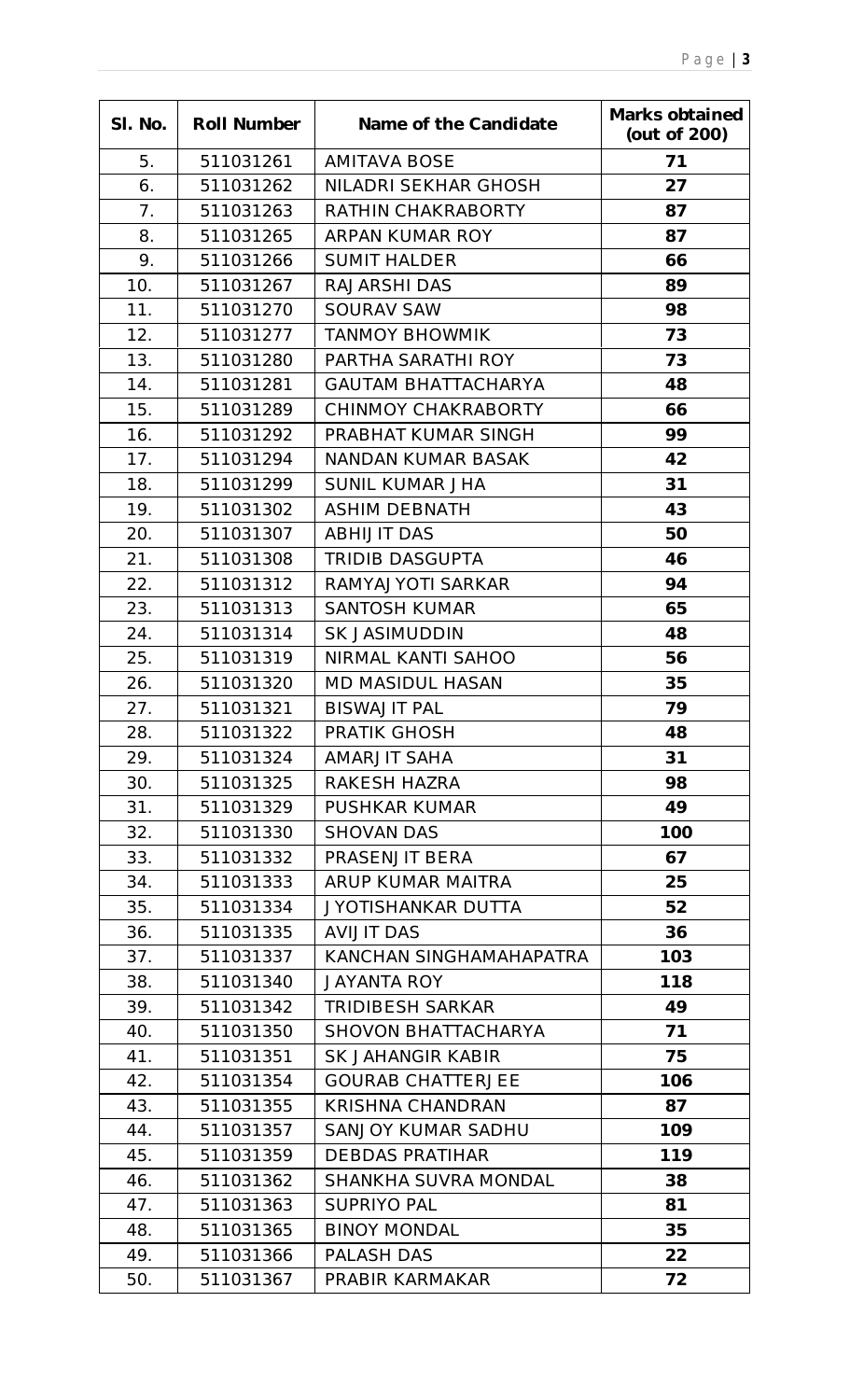| SI. No. | <b>Roll Number</b> | Name of the Candidate     | <b>Marks obtained</b><br>(out of 200) |
|---------|--------------------|---------------------------|---------------------------------------|
| 51.     | 511031368          | RITESH BARIK              | 41                                    |
| 52.     | 511031370          | <b>DIPANKAR NATH</b>      | 35                                    |
| 53.     | 511031372          | <b>BAPPA DAS</b>          | 45                                    |
| 54.     | 511031374          | <b>SOUMENDU NANDI</b>     | 91                                    |
| 55.     | 511031377          | SUPRATIM BHATTACHARYA     | 101                                   |
| 56.     | 511031379          | <b>SUBHRAJIT PAL</b>      | 96                                    |
| 57.     | 511031381          | <b>UDAY BASU</b>          | 102                                   |
| 58.     | 511031382          | SHUBHENDU MONDAL          | 81                                    |
| 59.     | 511031387          | <b>TANMOY CHAKRABORTY</b> | 41                                    |
| 60.     | 511031389          | SK SABIRUDDIN AHMED       | 64                                    |
| 61.     | 511031390          | <b>ASHUTOSH MAHATA</b>    | 60                                    |
| 62.     | 511031392          | <b>PRADIP SARKAR</b>      | 58                                    |
| 63.     | 511032244          | <b>SOMASREE MAL</b>       | 80                                    |
| 64.     | 511032246          | <b>SONALI NATH</b>        | 94                                    |
| 65.     | 511032247          | <b>MADHUPRIYA DAS</b>     | 52                                    |
| 66.     | 511032252          | <b>SUBARNA MUKHERJEE</b>  | 79                                    |
| 67.     | 511431347          | ARPAN BANDYOPADHYAY       | 105                                   |
| 68.     | 512031260          | <b>AMITABH MANDAL</b>     | 116                                   |
| 69.     | 512031317          | ANSHUMAN PURKAIT          | 91                                    |
| 70.     | 515031338          | <b>KALLOL MODAK</b>       | 66                                    |
| 71.     | 515031346          | <b>SAGAR SAMRAT DE</b>    | 112                                   |
| 72.     | 515031349          | ARUP KUMAR SAHA           | 94                                    |
| 73.     | 515031358          | SATYAJIT MONDAL           | 88                                    |
| 74.     | 515031375          | <b>SUMANTA DAS</b>        | 88                                    |

### $Table - C$

# **Result (Roll No. wise) of written competitive examination/test (Phase-I) for the post ofSystem Analyst (Programming)**.

| Sr.<br>No. | Roll No.  | Name of the Candidate  | <b>Marks obtained</b><br>(out of 200) |
|------------|-----------|------------------------|---------------------------------------|
| 1.         | 511021025 | Ritu Raj Shriwastaw    | 95                                    |
| 2.         | 511021028 | ShubhenduMondal        | 122                                   |
| 3.         | 511021030 | PradiptaKayal          | 145                                   |
| 4.         | 511021034 | Rajiv Sengupta         | 81                                    |
| 5.         | 511021037 | Arindam Roy            | 137                                   |
| 6.         | 511021044 | KaushikGhosh           | 110                                   |
| 7.         | 511021048 | Santosh Kumar Patro    | 89                                    |
| 8.         | 511021051 | Sukalyan Bhattacharyya | 90                                    |
| 9.         | 511021053 | SomnathChakraborty     | 126                                   |
| 10.        | 511021054 | AnayDey                | 77                                    |
| 11.        | 511021057 | Amit Kumar De          | 127                                   |
| 12.        | 511021058 | ShubhanikMeyur         | 160                                   |
| 13.        | 511021062 | RanaGuin               | 89                                    |
| 14.        | 511021066 | TonmoyMistry           | 79                                    |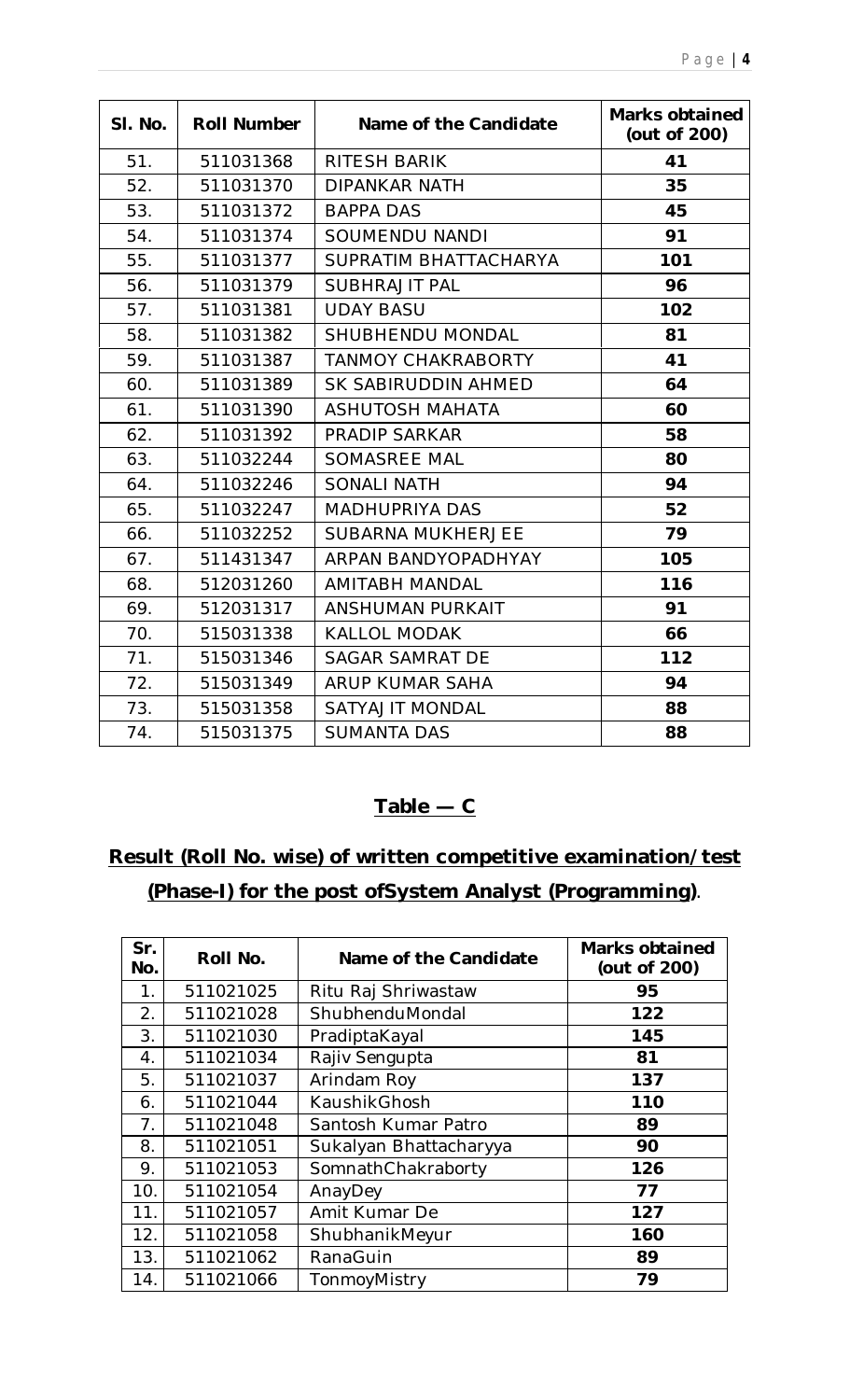| Sr.<br>No. | Roll No.  | Name of the Candidate | <b>Marks obtained</b><br>(out of 200) |
|------------|-----------|-----------------------|---------------------------------------|
| 15.        | 511021069 | DiptenduPramanik      | 115                                   |
| 16.        | 511021071 | Mangal Singh          | 135                                   |
| 17.        | 511021084 | Indranil Sur          | 99                                    |
| 18.        | 511021085 | Bappa Das             | 62                                    |
| 19.        | 511021087 | Amit Kumar Ghosh      | 146                                   |
| 20.        | 511021093 | Debarsi Das           | 96                                    |
| 21.        | 511021094 | Arnab Banerjee        | 130                                   |
| 22.        | 511021095 | MonojMondal           | 68                                    |
| 23.        | 511021098 | AgnipKarmakar         | 113                                   |
| 24.        | 511021099 | Mukesh Kumar          | 104                                   |
| 25.        | 511021102 | PulakMondal           | 71                                    |
| 26.        | 511021106 | Salaul Akbar          | 75                                    |
| 27.        | 511021109 | JayantaKarmakar       | 31                                    |
| 28.        | 511021112 | Monojit Bhattacharya  | 146                                   |
| 29.        | 511021116 | SudeepGangopadhyay    | 139                                   |
| 30.        | 511021117 | Pratik Ghosh          | 70                                    |
| 31.        | 511021121 | Abhisek Pal           | 93                                    |
| 32.        | 511021126 | Samar Roy             | 85                                    |
| 33.        | 511021129 | Siddhartha Gupta      | 67                                    |
| 34.        | 511021130 | Sk. AsgarRahaman      | 76                                    |
| 35.        | 511021133 | Raja Ghosh            | 137                                   |
| 36.        | 511021134 | Rahul Tiwari          | 110                                   |
| 37.        | 511021137 | SurajitHalder         | 54                                    |
| 38.        | 511021142 | ParthaChatterjee      | 93                                    |
| 39.        | 511021145 | Proloy Kumar Ghosh    | 109                                   |
| 40.        | 511021146 | SubhadipSaha          | 95                                    |
| 41.        | 511021147 | PradipSen             | 73                                    |
| 42.        | 511021149 | DibyaJyoti Pal        | 68                                    |
| 43.        | 511021151 | Sahadeb Mukherjee     | 34                                    |
| 44.        | 511021152 | SouvikBachhar         | 144                                   |
| 45.        | 511021153 | Nilanjan Das          | 108                                   |
| 46.        | 511021154 | KaushikDatta          | 97                                    |
| 47.        | 511021155 | Asit Kumar Nayek      | 107                                   |
| 48.        | 511021159 | Indranil Deb          | 85                                    |
| 49.        | 511021160 | Pankaj Kumar Mishra   | 140                                   |
| 50.        | 511021161 | AmitAnjan Das         | 88                                    |
| 51.        | 511021162 | Supriyo Mukherjee     | 29                                    |
| 52.        | 511021165 | SumanChakraborty      | 131                                   |
| 53.        | 511021166 | Koushik Deb           | 137                                   |
| 54.        | 511021168 | DebabrataPakira       | 95                                    |
| 55.        | 511021172 | Shubhadip Ray         | 88                                    |
| 56.        | 511021173 | Santanu Roy           | 51                                    |
| 57.        | 511021174 | Abhijnan Roy          | 72                                    |
| 58.        | 511021177 | Goutam Paul           | 26                                    |
| 59.        | 511021181 | Mir HasiburRahaman    | 43                                    |
| 60.        | 511021184 | SoumitraDutta         | 122                                   |
| 61.        | 511021185 | GobindaAkhuli         | 129                                   |
| 62.        | 511021186 | Esmit Kumar           | 137                                   |
| 63.        | 511021188 | Sk. Mamtajuddin       | 68                                    |
| 64.        | 511021191 | DebkumarNayak         | 32                                    |
| 65.        | 511021194 | Tanmay Das            | 103                                   |
| 66.        | 511021195 | Kishor Kumar L        | 57                                    |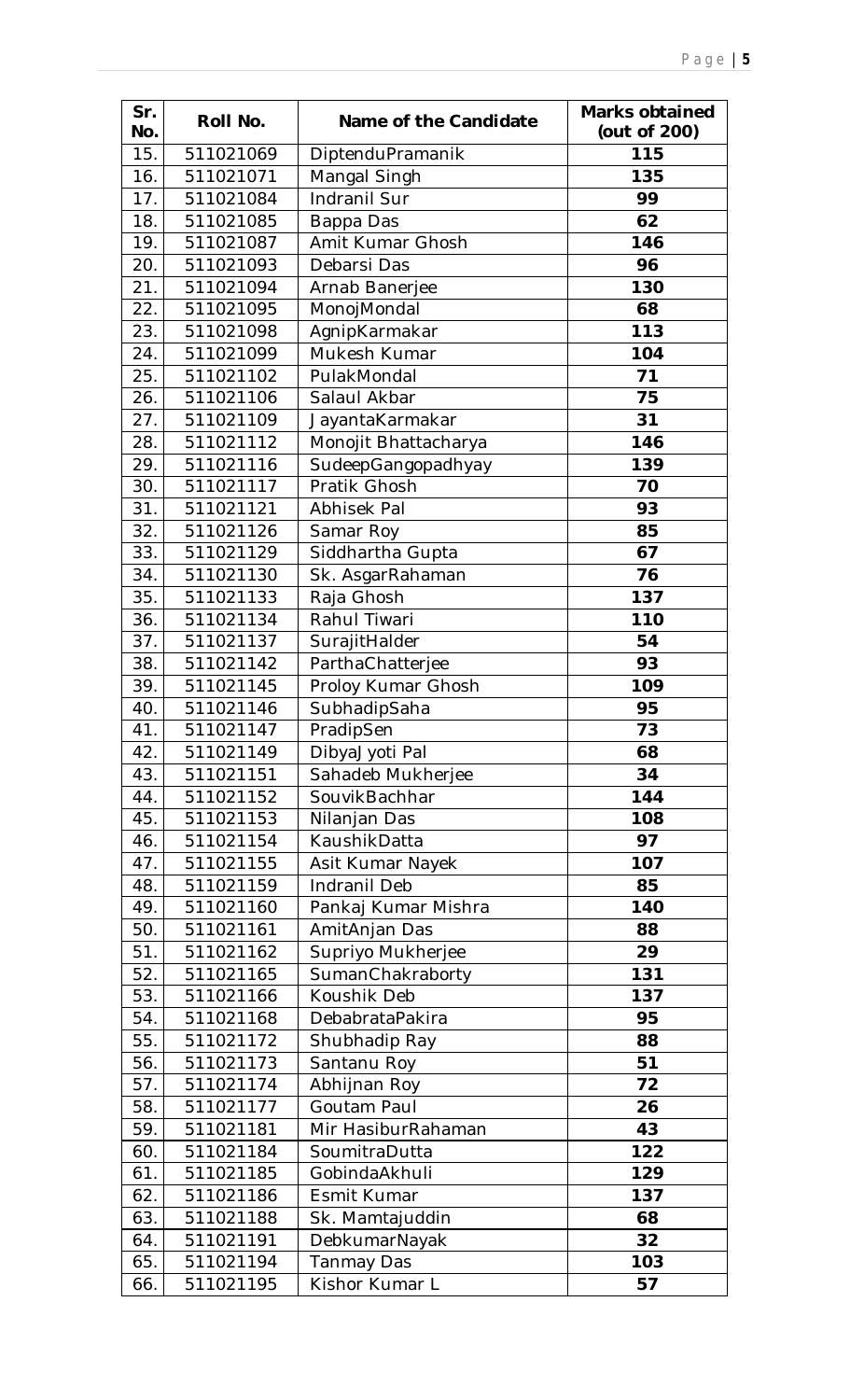| Sr.<br>No. | Roll No.  | Name of the Candidate      | <b>Marks obtained</b><br>(out of 200) |
|------------|-----------|----------------------------|---------------------------------------|
| 67.        | 511021198 | Anabil Bhattacharya        | 134                                   |
| 68.        | 511021201 | Supratim Bhattacharya      | 152                                   |
| 69.        | 511021202 | SaikatAcharyya             | 73                                    |
| 70.        | 511021203 | BinoyMondal                | 82                                    |
| 71.        | 511021204 | Rudrarup Mukherjee         | 131                                   |
| 72.        | 511021208 | ArjunBanerji               | 51                                    |
| 73.        | 511021214 | Sourav Kumar Tah           | 96                                    |
| 74.        | 511021218 | ProdyutSamanta             | 124                                   |
| 75.        | 511021219 | AritraRudra                | 106                                   |
| 76.        | 511021225 | AvishekGayen               | 78                                    |
| 77.        | 511021227 | Rajat Bhattacharya         | 73                                    |
| 78.        | 511021228 | Arpan Kumar Roy            | 114                                   |
| 79.        | 511021230 | SouvikGhosh                | 65                                    |
| 80.        | 511021234 | KoushikMondal              | 103                                   |
| 81.        | 511021235 | <b>SumitBhowmick</b>       | 104                                   |
| 82.        | 511021236 | GourangoGhosh              | 110                                   |
| 83.        | 511021237 | ArpanChatterjee            | 21                                    |
| 84.        | 511021240 | KoushikMandal              | 126                                   |
| 85.        | 511021241 | ArghyaSukul                | 64                                    |
| 86.        | 511022001 | SampaDutta                 | 62                                    |
| 87.        | 511022002 | Rupsa Bose                 | 120                                   |
| 88.        | 511022004 | DitipriyaChakraborty Roy   | 95                                    |
| 89.        | 511022006 | AnupamaDey                 | 83                                    |
| 90.        | 511022008 | Shrabasti Mukherjee        | 83                                    |
| 91.        | 511022009 | Gargi Bose                 | 86                                    |
| 92.        | 511022010 | Tulika Das                 | 74                                    |
| 93.        | 511022013 | Somasree Mal               | 56                                    |
| 94.        | 511022014 | MousumiMaji                | 56                                    |
| 95.        | 511321158 | Md. AnowarImrulKois        | 41                                    |
| 96.        | 511321210 | DipankarPramanik           | 62                                    |
| 97.        | 511421187 | Amit Kumar Dhara           | 124                                   |
| 98.        | 512021038 | Annindya Das               | 103                                   |
| 99.        | 512021059 | ArkaMaitra                 | 103                                   |
| 100.       | 512021072 |                            | 58                                    |
| 101.       | 512021078 | PrasenjitMajumder          | 148                                   |
| 102.       | 512021083 | ChayanBala                 | 101                                   |
| 103.       | 512021135 | Sony Das<br>Amitabh Mandal | 137                                   |
|            |           |                            |                                       |
| 104.       | 512021164 | AmitavaHalder              | 63                                    |
| 105.       | 512021176 | Suvam Roy                  | 101                                   |
| 106.       | 512021197 | Samir Bachar               | 48                                    |
| 107.       | 512021233 | SubrataMaji                | 71                                    |
| 108.       | 512321036 | BichitraRanjan Das         | 165                                   |
| 109.       | 514021039 | AlimNadap                  | 72                                    |
| 110.       | 514021056 | NajmulHoqueMunshi          | 121                                   |
| 111.       | 514021136 | Md. Abdul Haque            | 14                                    |
| 112.       | 514021189 | RajuSen                    | 102                                   |
| 113.       | 515021032 | Sumanta Das                | 122                                   |
| 114.       | 515021061 | Arup Kumar Saha            | 113                                   |
| 115.       | 515021091 | AmlanGhosh                 | 48                                    |
| 116.       | 515021108 | KushalAich                 | 82                                    |
| 117.       | 515321086 | JoydeepGorai               | 76                                    |